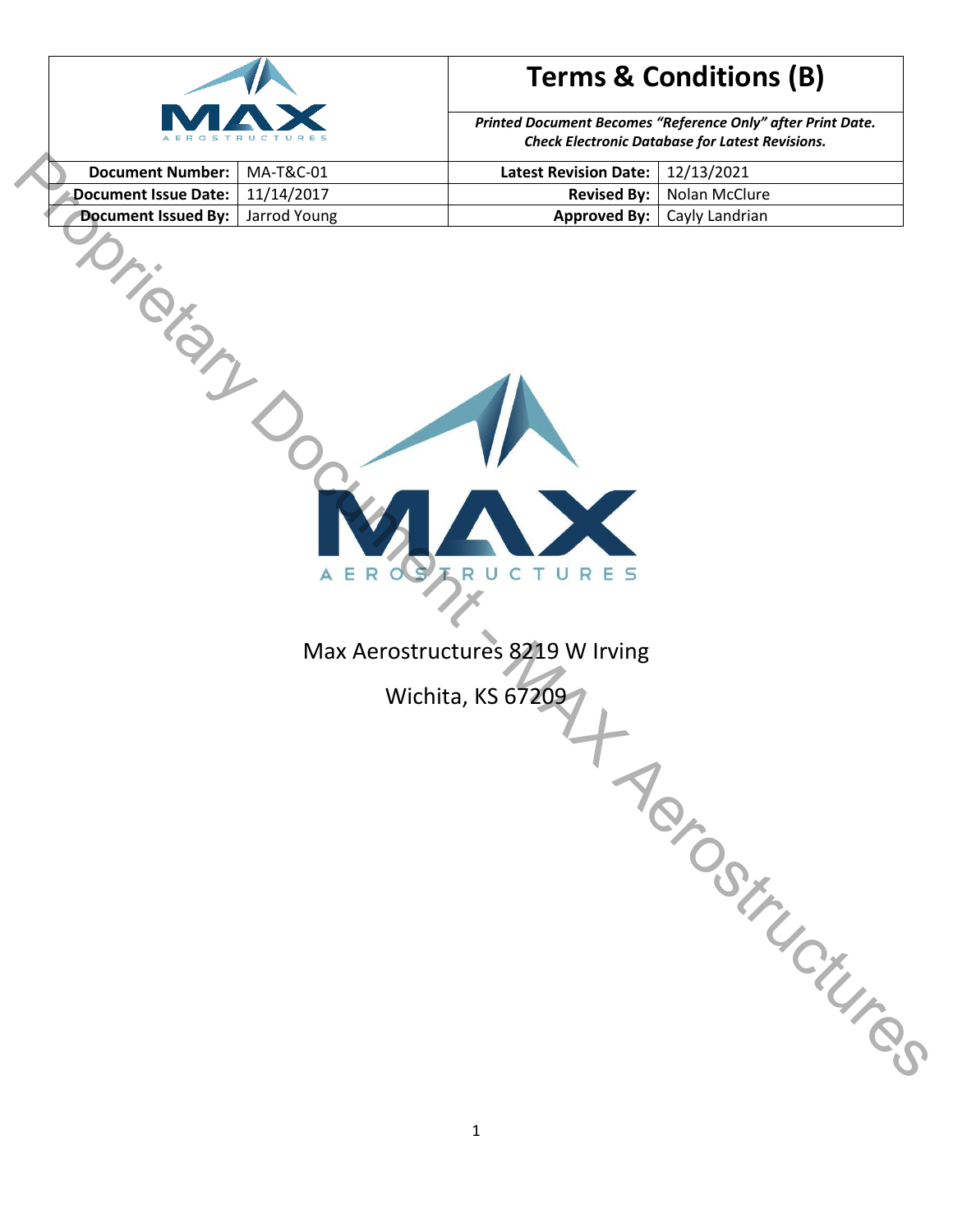

*Printed Document Becomes "Reference Only" after Print Date. Check Electronic Database for Latest Revisions.*

| Document Number:   MA-T&C-01       | Latest Revision Date: $\vert$ 12/13/2021 |                                      |
|------------------------------------|------------------------------------------|--------------------------------------|
| Document Issue Date:   11/14/2017  |                                          | <b>Revised By:</b>   Nolan McClure   |
| Document Issued By:   Jarrod Young |                                          | <b>Approved By:</b>   Cayly Landrian |

| <b>Document Issue Date:</b> |                        | 11/14/2017                 | <b>Revised By:</b>                                                      | 12/13/2021<br>Nolan McClure |                    |
|-----------------------------|------------------------|----------------------------|-------------------------------------------------------------------------|-----------------------------|--------------------|
| Document Issued By:         |                        | Jarrod Young               | <b>Approved By:</b>                                                     | Cayly Landrian              |                    |
|                             |                        |                            |                                                                         |                             |                    |
| <b>Revision</b>             |                        |                            | <b>Description Of Revisions</b>                                         |                             | Date &             |
| <b>Level</b>                |                        |                            |                                                                         |                             | <b>Approved By</b> |
| <b>NEW</b>                  | <b>Initial Release</b> |                            |                                                                         |                             | 11/14/2017         |
|                             |                        |                            |                                                                         |                             | Jarrod Young       |
| A                           |                        |                            | Updated formatting to match new standard controlled form template.      |                             | 11/3/2021          |
|                             |                        |                            | Added verbiage to section 14 (Nonconforming Product) to clarify process |                             | Jarrod Young       |
|                             |                        | of material cost recovery. |                                                                         |                             |                    |
| B                           |                        |                            | Added reference to MA-QWI-01 to section 11 (Prevention of Counterfeit   |                             | 12/13/2021         |
|                             | Products).             |                            |                                                                         |                             | Cayly Landrian     |
|                             |                        |                            |                                                                         |                             |                    |
|                             |                        |                            |                                                                         |                             |                    |
|                             |                        |                            |                                                                         |                             |                    |
|                             |                        |                            |                                                                         |                             |                    |
|                             |                        |                            | $\frac{1}{2}$                                                           |                             | TOSiTUCK TOS.      |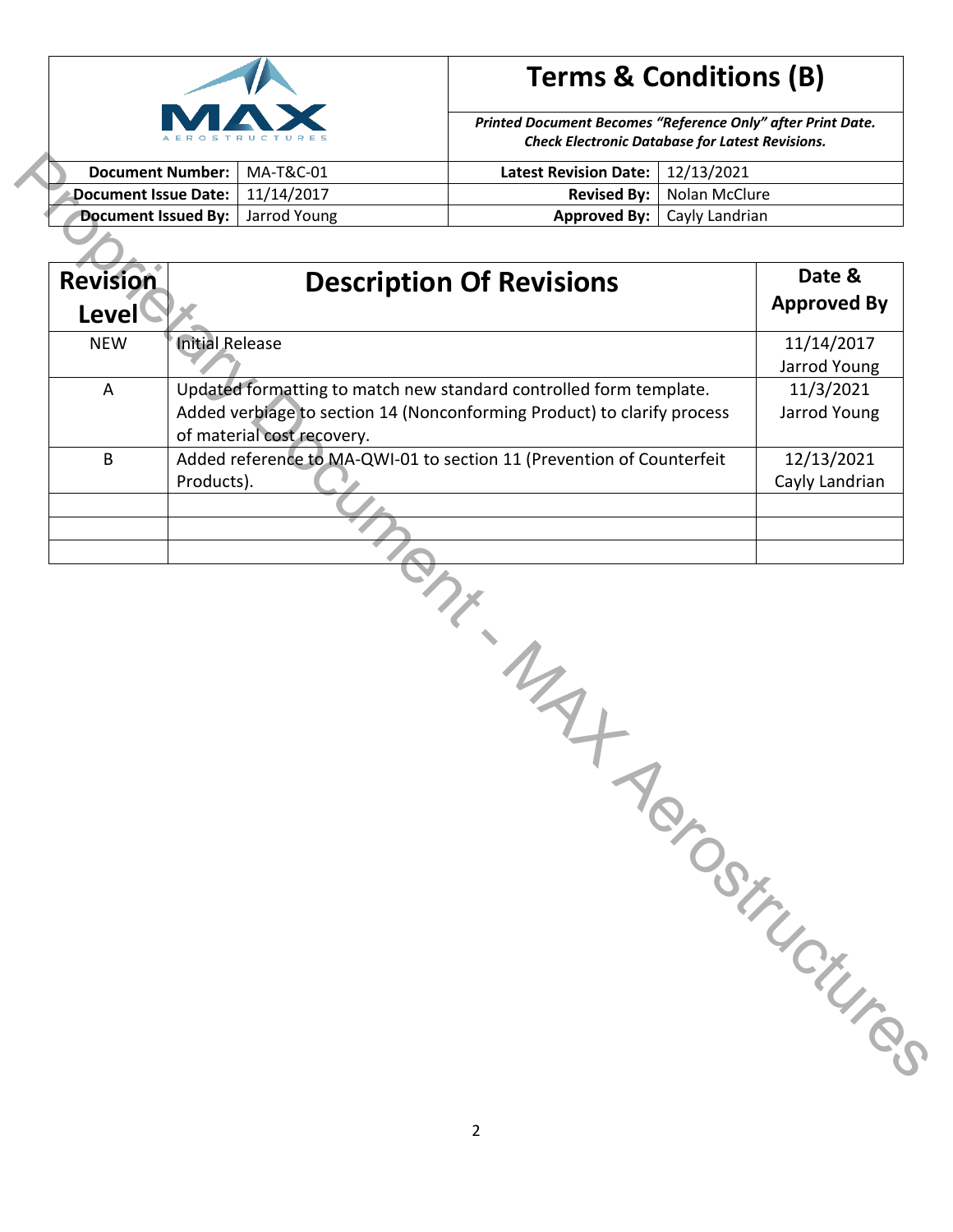

*Printed Document Becomes "Reference Only" after Print Date. Check Electronic Database for Latest Revisions.*

| Document Number:   MA-T&C-01              | Latest Revision Date: $\vert$ 12/13/2021 |                                      |
|-------------------------------------------|------------------------------------------|--------------------------------------|
| Document Issue Date:   11/14/2017         |                                          | <b>Revised By:</b>   Nolan McClure   |
| <b>Document Issued By:</b>   Jarrod Young |                                          | <b>Approved By:</b>   Cayly Landrian |

# Table of Contents

|                                | <b>Document Number:</b><br><b>Document Issue Date:</b> | MA-T&C-01<br>11/14/2017                            | <b>Latest Revision Date:</b><br><b>Revised By:</b> | 12/13/2021<br>Nolan McClure          |  |  |
|--------------------------------|--------------------------------------------------------|----------------------------------------------------|----------------------------------------------------|--------------------------------------|--|--|
|                                | <b>Document Issued By:</b>                             | Jarrod Young                                       |                                                    | <b>Approved By:</b>   Cayly Landrian |  |  |
|                                |                                                        |                                                    | <b>Table of Contents</b>                           |                                      |  |  |
| 1                              |                                                        |                                                    |                                                    |                                      |  |  |
| $\mathbf{2}$                   |                                                        |                                                    |                                                    |                                      |  |  |
| $\mathbf{3}$                   |                                                        |                                                    |                                                    |                                      |  |  |
| 4                              |                                                        |                                                    |                                                    |                                      |  |  |
| 5                              |                                                        | Purchaser Changes to Product or Order Definition 4 |                                                    |                                      |  |  |
| 6                              |                                                        |                                                    |                                                    |                                      |  |  |
| 7                              | <b>Warranties</b>                                      |                                                    |                                                    |                                      |  |  |
| Flow-down of Requirements<br>8 |                                                        |                                                    |                                                    |                                      |  |  |
| 9                              |                                                        |                                                    |                                                    | 5                                    |  |  |
| 10<br>11                       |                                                        |                                                    |                                                    |                                      |  |  |
| 12                             |                                                        | <b>Objective Evidence of Conformance </b>          |                                                    | 5                                    |  |  |
| 13                             |                                                        |                                                    |                                                    |                                      |  |  |
| 14                             |                                                        | Nonconforming Product                              |                                                    |                                      |  |  |
| 15                             |                                                        | <b>Record Retention</b>                            |                                                    | R                                    |  |  |
| 16                             |                                                        |                                                    |                                                    |                                      |  |  |
|                                |                                                        |                                                    |                                                    | NUCKURS.                             |  |  |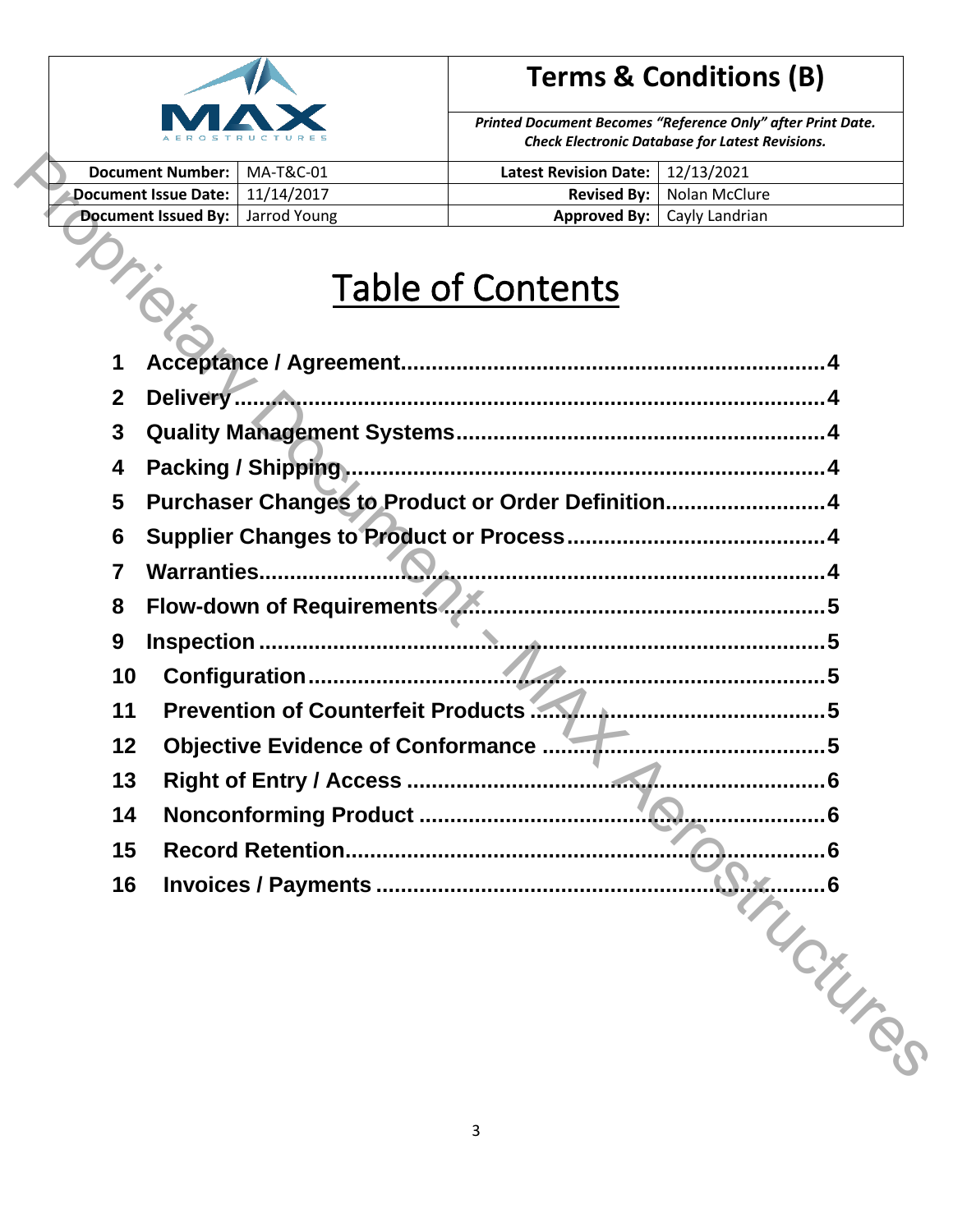

*Printed Document Becomes "Reference Only" after Print Date. Check Electronic Database for Latest Revisions.*

| Document Number:   MA-T&C-01       | Latest Revision Date: $\vert$ 12/13/2021 |                                      |
|------------------------------------|------------------------------------------|--------------------------------------|
| Document Issue Date:   11/14/2017  |                                          | <b>Revised By:</b>   Nolan McClure   |
| Document Issued By:   Jarrod Young |                                          | <b>Approved By:</b>   Cayly Landrian |

## <span id="page-3-0"></span>**1 Acceptance / Agreement**

Purchases Order shall be accepted by Seller by shipment of goods, performance of services, commencement of work on goods, or written acknowledgement. No modification which is in conflict or inconsistent with, or in addition to, terms and conditions set forth shall be binding upon Buyer unless accepted in writing.

### <span id="page-3-1"></span>**2 Delivery**

Delivery must comply with the schedule contained in the Purchase Order. Buyer may terminate the order, or any part thereof, if Seller fails to deliver articles, work or material of the quality specified or within the times specified, or to replace or correct defective articles, or to perform any of the other provisions of the order. In the event of termination, Buyer has no obligation to accept or pay for articles, materials or work terminated and Buyer may purchase similar articles elsewhere on such terms and in such manner as Buyer deems appropriate. Proprietary Document - MAX Aerostructures

### <span id="page-3-2"></span>**3 Quality Management Systems**

Seller shall implement a quality management system and use customer-designated or approved suppliers, including processing sources. No sub-contracting is allowed without prior notification and authorization by MAX.

### <span id="page-3-3"></span>**4 Packing / Shipping**

All articles ordered shall be suitably packed for protection in shipment. No charge shall be made by Seller for packaging unless agreed upon in writing by Buyer. No charge for unauthorized premium transportation charges will be allowed.

### <span id="page-3-4"></span>**5 Purchaser Changes to Product or Order Definition**

Buyer has the right at any time to make changes in drawings, designs or specifications, method of shipment or packing, place or time of delivery or performance, and quantities covered by Order with appropriate notification to Seller.

### <span id="page-3-5"></span>**6 Supplier Changes to Product or Process**

Order with series to Product or Process<br>Seller will notify Buyer within 30 days of changes to its product, or the processes used in its<br>Seller will notify Buyer within 30 days of changes to its product, or the processes us manufacture. Such changes include changes in facility location, design, materials, processing, or outsourcing of related manufacturing or processing. Catalog supplies for which MAX or its customers have no design authority are exempt from this clause.

#### <span id="page-3-6"></span>**7 Warranties**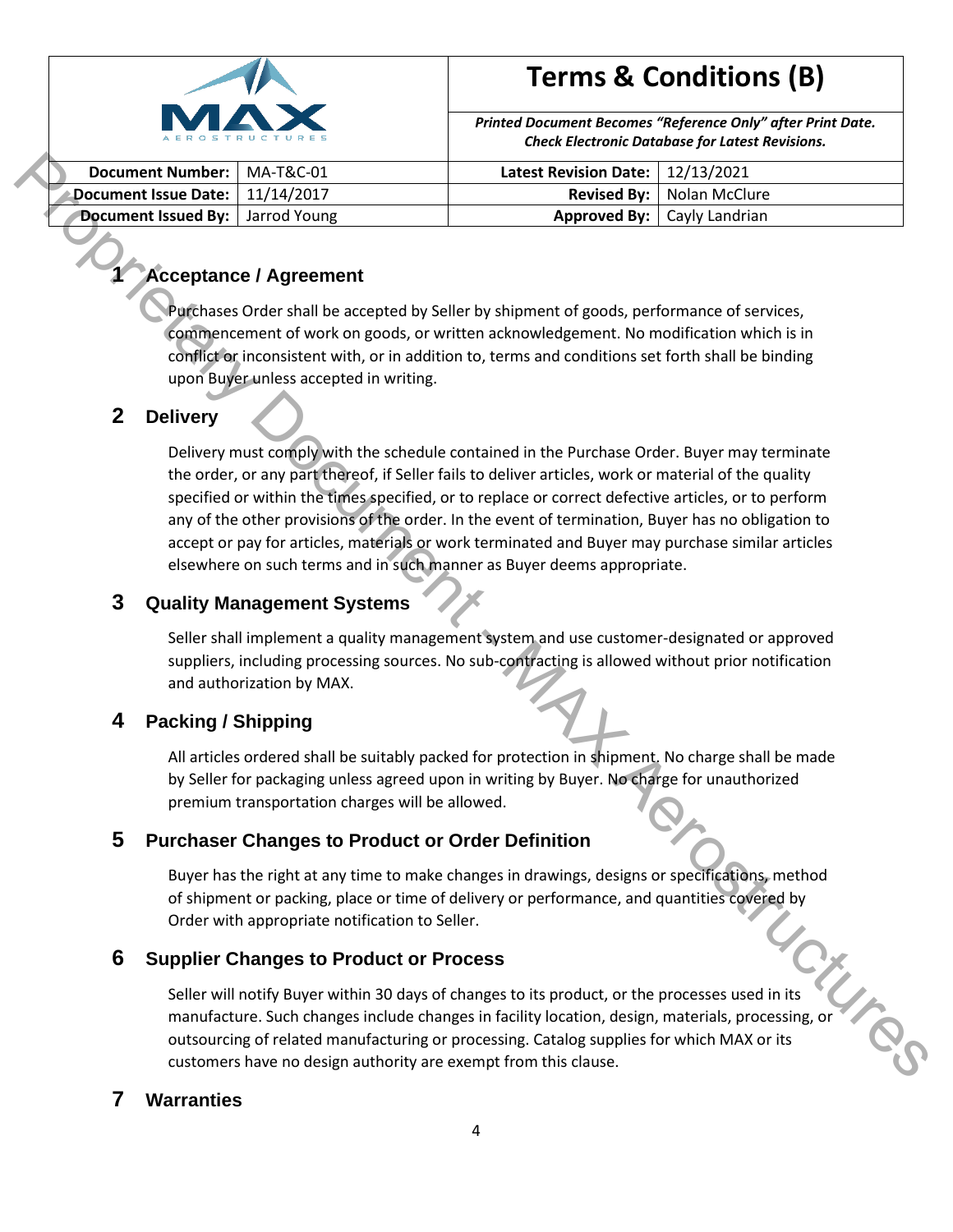

*Printed Document Becomes "Reference Only" after Print Date. Check Electronic Database for Latest Revisions.*

| Document Number:   MA-T&C-01              | Latest Revision Date: $\vert$ 12/13/2021 |                                      |
|-------------------------------------------|------------------------------------------|--------------------------------------|
| Document Issue Date:   11/14/2017         |                                          | <b>Revised By:</b>   Nolan McClure   |
| <b>Document Issued By:</b>   Jarrod Young |                                          | <b>Approved By:</b>   Cayly Landrian |

Seller warrants that all goods, materials, and work furnished conform to applicable drawings, specifications, samples and/or other descriptions given to Seller, and are free from defects in workmanship and material.

### <span id="page-4-0"></span>**8 Flow-down of Requirements**

Seller shall ensure when flowing down applicable requirements to their sub-tiers they include all customer requirements. This should include ensuring that persons are aware of their contribution to product or service conformity, product safety and the importance of ethical behavior.

#### <span id="page-4-1"></span>**9 Inspection**

Final inspection and acceptance of articles is made by Buyer after delivery or as otherwise indicated in the PO or documents referenced therein. In case any article is defective in material and workmanship, or otherwise not in conformance with the requirements of the PO, Buyer has the right either to reject it, require its correction or accept it with an appropriate price adjustment. **Example Number:** [Axis Referred Revision of all document  $\frac{1}{2}$  and  $\frac{1}{2}$  and  $\frac{1}{2}$  and  $\frac{1}{2}$  and  $\frac{1}{2}$  and  $\frac{1}{2}$  and  $\frac{1}{2}$  and  $\frac{1}{2}$  and  $\frac{1}{2}$  and  $\frac{1}{2}$  and  $\frac{1}{2}$  and  $\frac{1}{2}$ 

### <span id="page-4-2"></span>**10 Configuration**

Seller is to use the specified revision of all documents, specifications, drawings, technical descriptions, digital data, programs, etc. referenced in the Purchase Order or governing contracts. If no specific revision is indicated, Seller is to process in accordance with the latest and current revision and state revisions used in accompanying C of C and/or test reports.

#### <span id="page-4-3"></span>**11 Prevention of Counterfeit Products**

Seller shall mitigate the risks of and prevent the use of any counterfeit or suspect counterfeit product by dealing with recognized reputable suppliers, the inspection of product, and documentation upon receipt to meet the intent of AS5553 and AS6174. (Reference: MA-QWI-01)

### <span id="page-4-4"></span>**12 Objective Evidence of Conformance**

If the products we are buying are fabricated details, assemblies, materials, chemical products, paints, adhesives, hardware, NDI services or parts and materials processing services, the supplier must send certificate of conformance certifying conformance to indicated design criteria and specifications and the specific revision thereof. When the product is metallic raw materials (sheet, bar, extrusion, billet, or any other shapes/configurations) Seller must provide chemical and physical test report from the facility where the material was produced and include